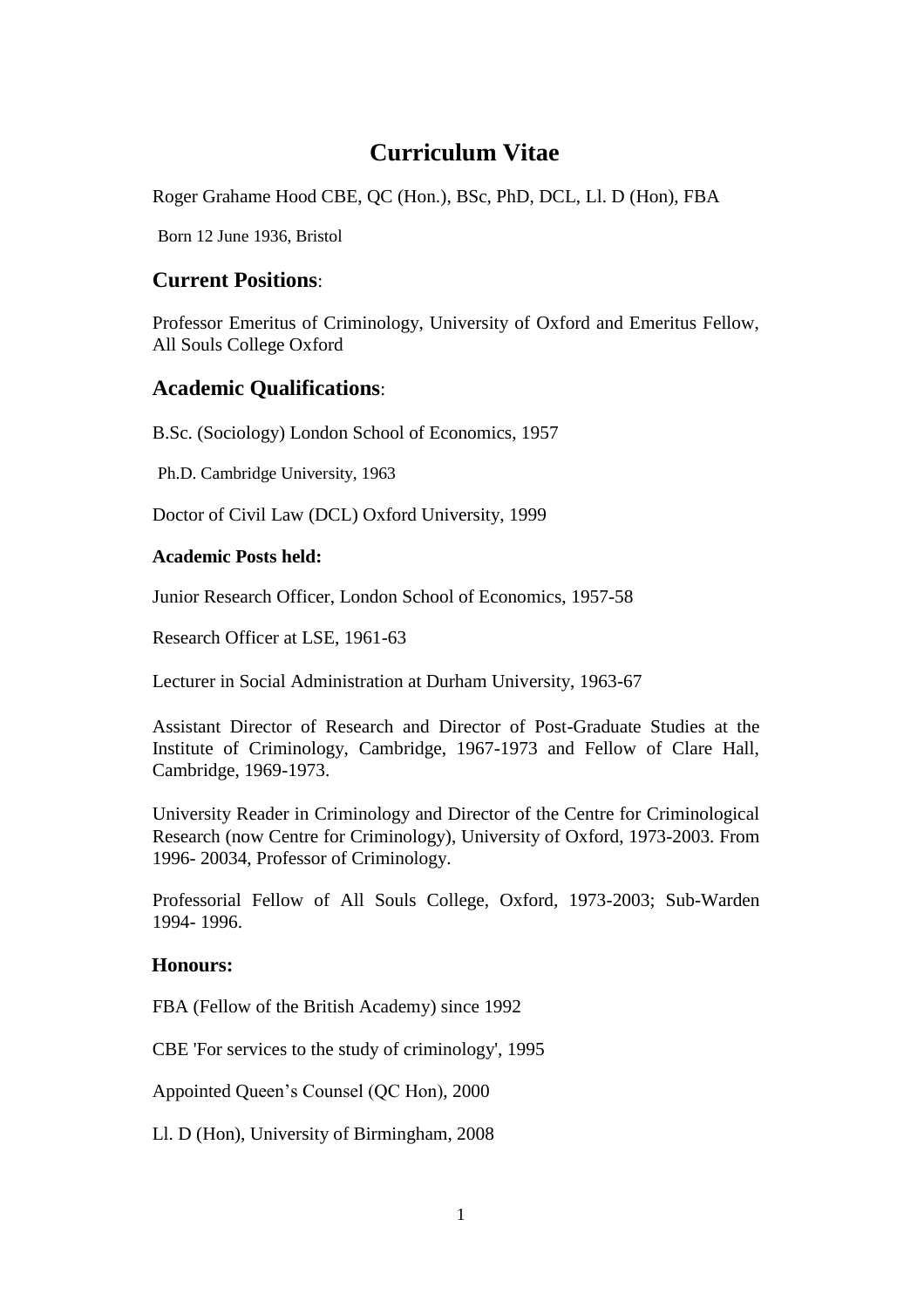Ll. D (Hon), Edinburgh Napier University, 2011

Sellin-Glueck Award, American Society of Criminology, 'For International Contributions to Criminology', 1986

Beccaria Medal of the International Society for Social Defence and for a Humane Criminal Policy, 2011.

European Society of Criminology, ESC European Criminology Award 'for a lifetime contribution as a European Criminologist' 2012

### **Public Service, Consultancies and Visiting Professorships**:

Member, Parole Board for England and Wales, 1972-1973.

Member, Judicial Studies Board for England and Wales, 1979-85.

Member Social Science Research Council, Committee on Social Sciences and the Law, 1975-79.

Member, Departmental Committee to Review the Parole System, 1987-88.

Consultant to the United Nations on the death penalty, 1988- 2005. Responsible for researching and preparing three quinquennial Reports of the Secretary-General on Capital Punishment and implementation of the safeguards guaranteeing protection of the rights of those facing the death penalty, 1995-96, 2000-2001 and 2004-2005.

President of the British Society of Criminology, 1987-89.

Member of the British Foreign Secretary's Death Penalty Panel, 1999 until disbanded in 2015), and took part in the UK/China Human Rights Dialogues and the UE/China Human Rights Seminars.

Consultant to the Great Britain-China Centre Project on 'Taking Forward the Debate on the Death Penalty in China' (in collaboration with Beijing Normal University, Centre for Human Rights, NUI Galway, and the Max Planck Institute for Foreign and International Criminal Law, Freiburg-im-Breisgau) 2007-2009

Visiting Professor at the University of Virginia Law School, 1980-82, 1984-90, and from 2004-2011.

Distinguished Visiting Professor at the University of Hong Kong, 2003-2004.

Adjunct (Visiting) Professor, City University of Hong Kong School of Law, 2008-2011.

Guest Professor, College of Criminal Law Science of Beijing Normal University 2007-2012 and Guest Professor, Wuhan University 2008-2011.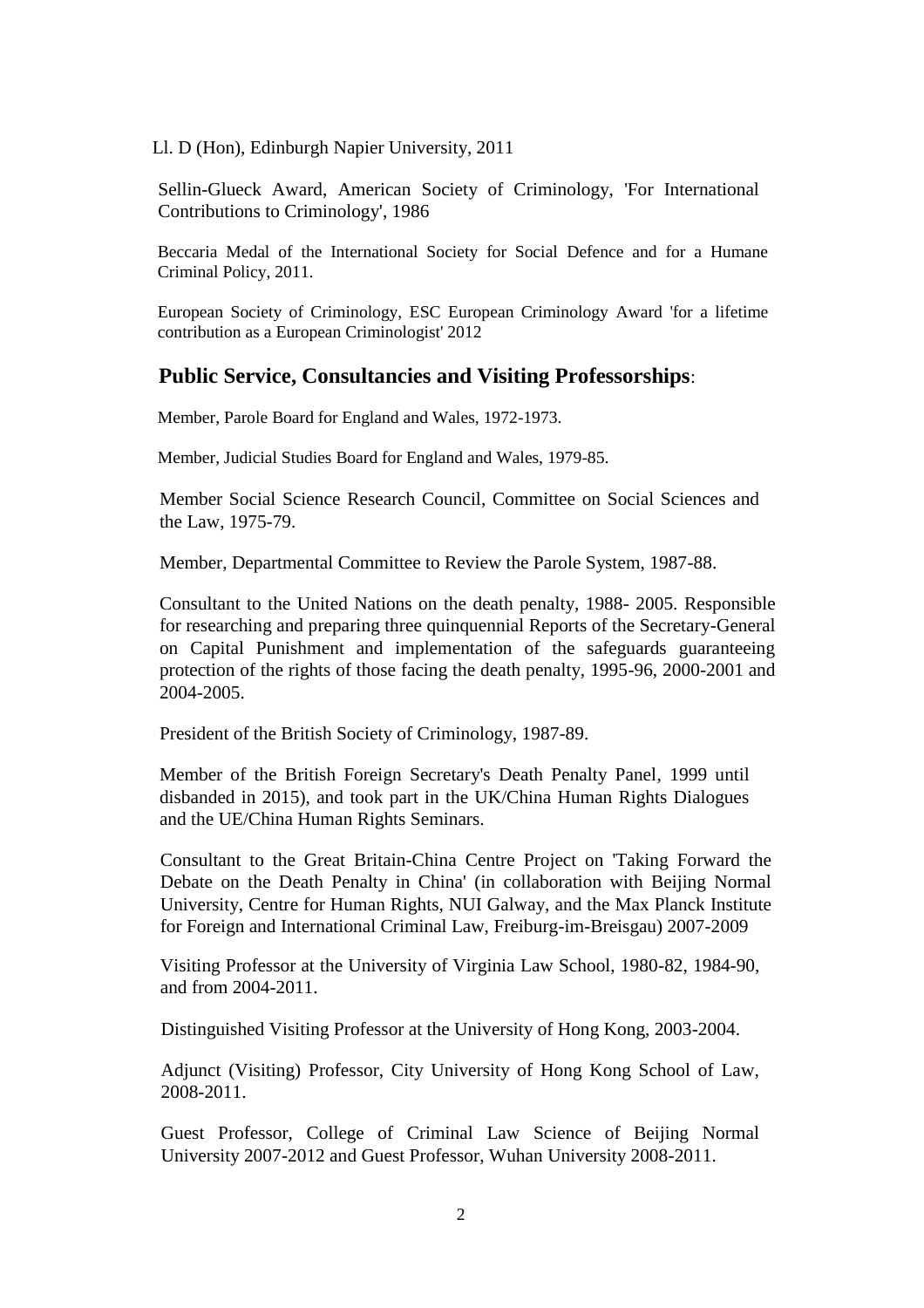Consultant to the Death Penalty Project (London) since 2004: Carried out research on homicide and use of the mandatory death penalty in Trinidad; a survey of the views of judges, prosecutors and defence lawyers on the mandatory death penalty in Trinidad; and a public opinion survey in Trinidad on the use of the mandatory death penalty. Also, carried out a survey of public opinion on the mandatory death penalty in Malaysia (see publications).

Consultant to the Taiwan Alliance to End the Death Penalty (TAEDP) on its Survey of Public Opinion and the Death Penalty in Taiwan.

Consultant to the Attorney General of Malaysia's Committee to Study and Report on the Death Penalty in Malaysia 2014-16.

Member of Scientific Committee formed to advise on the programme for the World Congress against the Death Penalty, held in Oslo, June 2016

Consultant to the National University of Singapore for a survey of public opinion on the mandatory death penalty, 2016-17.

In 2003, a Festschrift entitled The Criminological Foundations of Penal Policy (edited by Lucia Zedner and Andrew Ashworth) was published by Oxford University Press to mark Roger Hood's retirement.

Since retirement lectures on the death penalty have been given in China, Germany, Hong Kong, India, Japan, Malaysia, Pakistan, USA, Singapore, Slovenia, Spain, Taiwan, Trinidad, Uganda and Vietnam.

### **Main publications**:

#### **Books and Reports:**

*Sentencing in Magistrates' Courts*, London: Stevens, 1962.

*Borstal Re-Assessed*, London Heinemann Educational Books, 1965.

*Homeless Borstal Boys*, Occasional Paper in Social Administration, London, Bell & co. 1966.

*Key Issues in Criminology* (with Richard F. Sparks), London: Weidenfeld and Nicolson, 1970.

*Sentencing the Motoring Offender*, London: Heinemann Educational Books, 1972.

(Editor and contributor) *Crime, Criminology and Public Policy*: essays in honour of Sir Leon Radzinowicz London: Heinemann Educational Books, 1974.

*Criminology and Criminal Justice: A Bibliography* (with Leon Radzinowicz), 1976.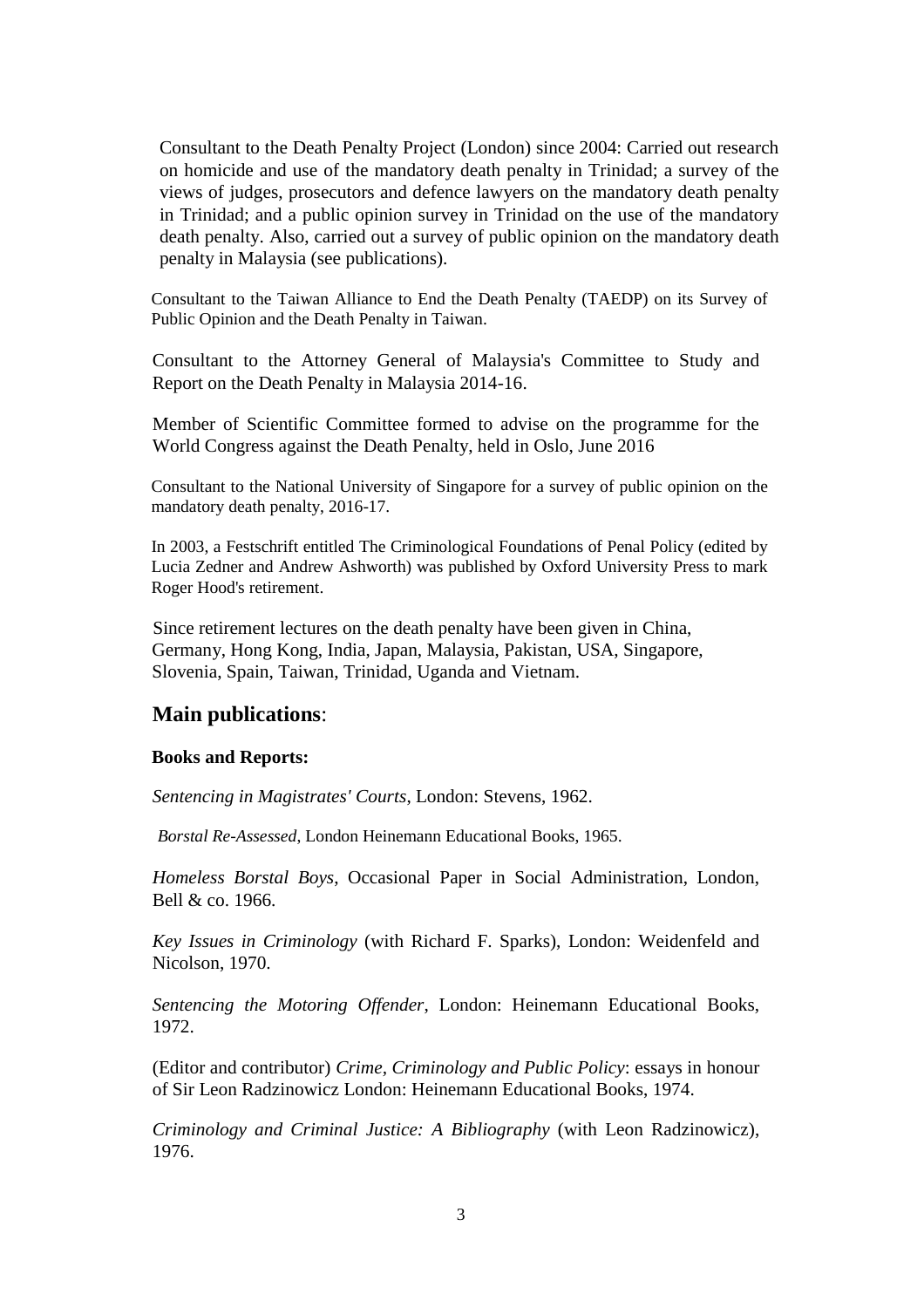*A History of English Criminal Law and its Administration*, vol. 5, The Emergence of Penal Policy (with Sir Leon Radzinowicz) London: Stevens, 1986; published in paperback as *The Emergence of Penal Policy in Victorian and Edwardian England* Oxford University Press, 1990.

*The Death Penalty: A World-wide Perspective*, Oxford University Press (I st edn. 1988,  $2^{nd}$  edn. 1996,  $3^{rd}$  edn. 2002,  $4^{th}$  and  $5^{th}$  editions (jointly with Carolyn Hoyle), 2008 and 2015. Translated into Chinese, Spanish, and Persian.

*Race and Sentencing* (in collaboration with Graça Cordovil) Oxford University Press, 1992.

*The Parole System at Work: A study of risk based decision-mak*ing (with Stephen Shute), Home Office Research Study No 202, 2000.

*Difference or Discrimination? Ethnic Minorities in the Youth Justice System* (with Martina Feilzer), London: Youth Justice Board, 2004.

*A Fair Hearing? Ethnic Minorities in the Criminal Courts* (with Stephen Shute and Florence Seemungal), Cullompton, Devon: Willan Publishing, 2005.

*A Rare and Arbitrary Fate. Conviction for Murder, the Mandatory Death Penalty and the Reality of Homicide in Trinidad and Tobago* (with Florence Seemungal) Oxford: Centre for Criminology, 2006.

*A Penalty Without Legitimacy: The Mandatory Death Penalty in Trinidad and Tobago* (with Florence Seemungal, Douglas Mendes and Jeffrey Fagan) Oxford: Centre for Criminology, 2009.

*Public Opinion on the Mandatory Death Penalty in Trinidad* (with Florence Seemungal) London: The Death Penalty Project, 2011.

*Enhancing EU Action on the Death Penalty in Asia*, European Parliament Briefing Paper, EXPO/B/DR01/2011/22, October 2012. 51 pages.

*The Death Penalty in Malaysia. Public Opinion on the Mandatory Death Penalty for drug trafficking, murder and firearms offences*. London: The Death Penalty Project, 2013.

*Confronting Capital Punishment in Asia. Human Rights, Politics and Public Opinion.* (edited, with Surya Deva), Oxford: Oxford University Press, 2013. Includes Introduction by Roger Hood and Surya Deva, 1-10.

#### **Recent articles, book chapters, and major speeches (since 1999)**:

'Three Generations: Oral Testimonies on Crime and Social Change in London's East End' (with Kate Joyce), *British Journal of Criminology*, vol. 39 (l) (1999)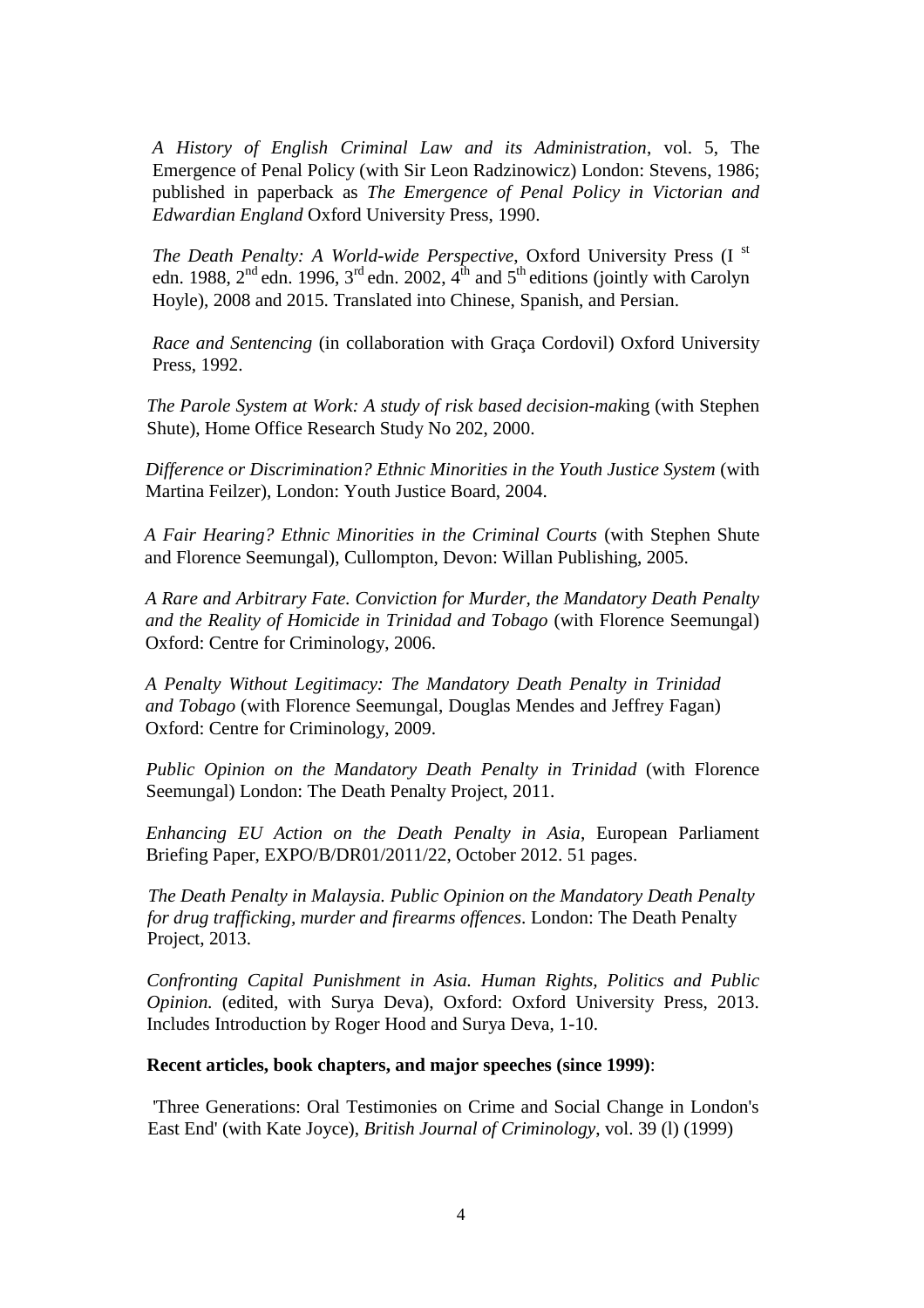'On the importance of abolishing the death penalty'. Introduction to *The Death Penalty: Abolition in Europe*, Council of Europe Publishing (1999) and Introduction to *The Death Penalty — Beyond Abolition*, Council of Europe, (2004)

'Crime Sentencing and Punishment' (with Andrew Roddam) in A.H. Halsey with Josephine Webb (eds.), *Twentieth Century British Social Trends*, London: Palgrave Macmillan (2000)

'Penal Policy and Criminological Challenges in the New Millennium', *Australian and New Zealand Journal of Criminology*, vol. 43(1) (2001)

'Capital Punishment: a global perspective' *Punishment and Society*, vol. 3(3) (2001).

'The Changing Face of Parole in England and Wales: A Story of Some Well-Intentioned Reforms and Unintended Consequences' (with S. Shute) in C. Prittwitz et al. (eds.) *Festschrift für Klaus Lüderssen*, Baden-Baden: Nomos Verlag (2002).

' Sex Offenders Emerging from Long-term Imprisonment: A study of their longterm reconviction rates and of Parole Board members' judgements of their risk' (with S. Shute, M. Feilzer and A. Wilcox), *British Journal of Criminology*, vol. 42(2) (2002)

'Hermann Mannheim and Max Grünhut', in J. Beatson and R. Zimmermann (eds.)

*Jurists Uprooted. German Speaking Emigré Lawyers in Twentieth Century Britain*, Oxford University Press (2004), 709-738 (also in *British Journal of Criminology*, vol. 44(4) (2004)

'Attacking the Death Penalty in the Anglophone Caribbean: A Criminological Contribution' in Heinz Müller-Dietz, et al. *Festschrift für Heike Jung*, Baden-Baden, Nomos, 2007, 313-330, reprinted in Luis Arroyo, Paloma Bigling and William A. Schabas (eds.), *Towards universal abolition of the death penalty*, Valencia: Tirant 10 Blanch (2010), 241-264.

'The Death Penalty: The Movement towards World-wide Abolition', in S.G. Shoham, O. Beck and M. Kett (eds.) *International Handbook of Penology and Criminal Justice*, New York, CRC Press, (2008), 161-196.

'Introduction' to Jon Yorke (ed.) *Against the Death Penalty: International Initiatives and Implications*, Aldershot: Ashgate, (2008), 1-6.

'Capital Punishment: The Commonwealth in World Perspective', *The Commonwealth Lawyer*, vol. 17(3), (December 2008), 30-35.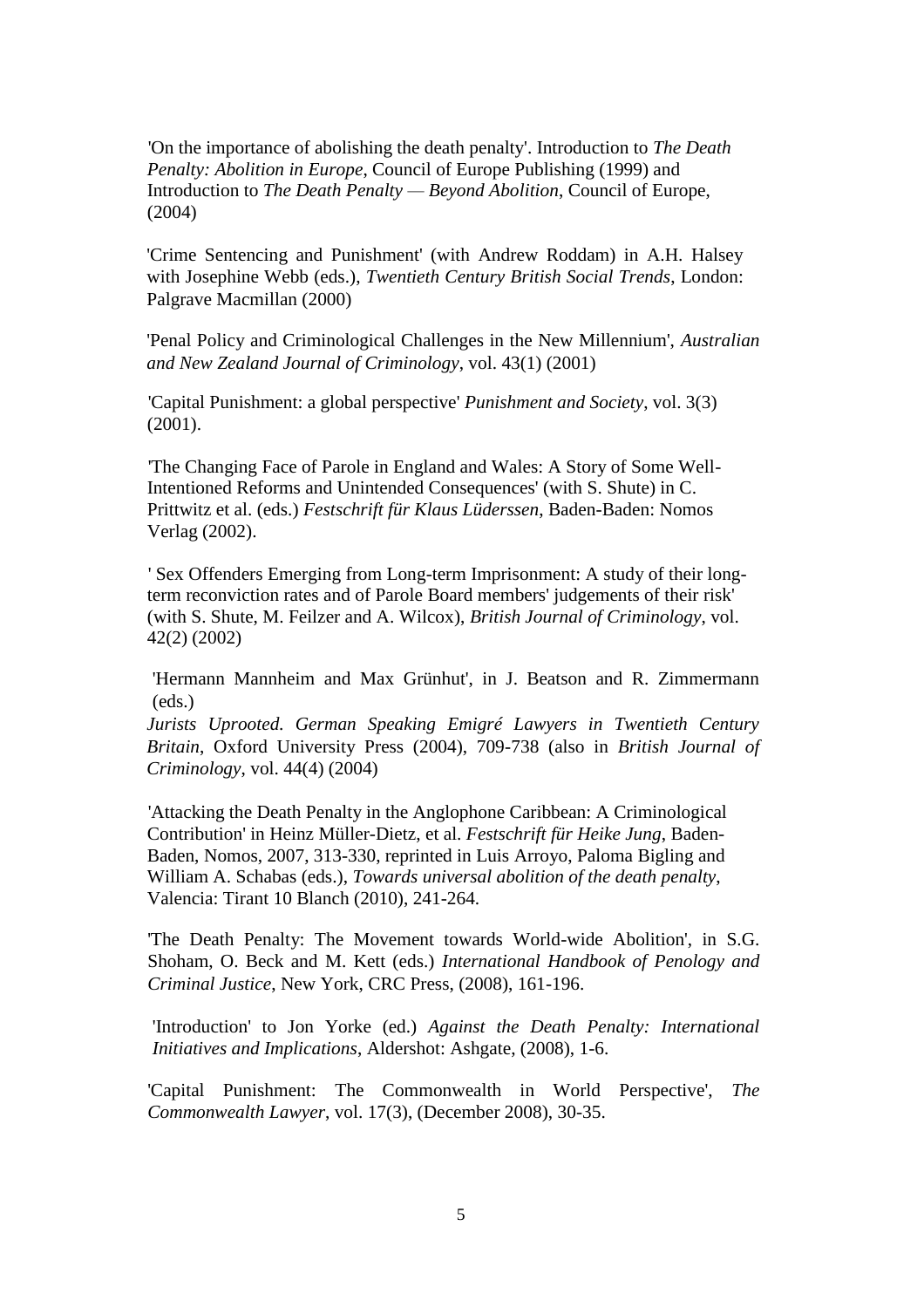'Abolishing the Death Penalty Worldwide: The Impact of a 'New Dynamic', ' (with Carolyn Hoyle), *Crime and Justice*, vol. 38, Capital Punishment (edited by Michael Tonry), (2009), 1-63.

'Abolition of the Death Penalty: China in World Perspective', *City University of Hong Kong Law Review*, vol. I (I), 1-20, 2009.

'Abolishing and Replacing Capital Punishment: Recent Developments' in Hemdat Libi Israeli (ed.), *The Fortitudes of Creativity: In Honor of Shlomo Giora Shoham*, Israel, 2010, 197-216.

'Towards Global Abolition of the Death Penalty: Progress and Prospects' in Luis Arroyo, Paloma Bigling and William A. Schabas (eds.), *Towards Universal Abolition of the Death Penalty*, Valencia: Tirant 10 Blanch, 2010, 419-441.

The Situation in Asia: A Brief Overview. Speech to open plenary session on Capital Punishment in Asia at the World Congress against the Death Penalty, Madrid, 14 June 2013.

'Introductory Review of the Current Situation as Regards Progress Towards Abolition of the Death Penalty and Possible Next Stages', in Luis Arroyo, W. Schabas, and K. Takayama (eds.), Death *Penalty: A Cruel and Inhuman Punishment*, Cuenca: Ediciones de la Universidad de Castilla-La-Mancha, 2014, 19-23.

'The Death Penalty: Pakistan in World Perspective', Keynote Address to the Conference of the Human Rights Commission of Pakistan, Islamabad 10<sup>th</sup> October 2013, published in the Distinguished Lecture Series, Human Rights Commission of Pakistan, 2013.

'Remaining Optimistic' in Lill Scherdin (ed.) *Capital Punishment: A Hazard to a Sustainable Criminal Justice System*? Farnham: Ashgate Publishing, March 2014, 293-314.

'World-wide Abolition of Capital Punishment: A Human Rights Imperative', Keynote Address to the International Workshop on the Right to Life, Hanoi (22- 23 September 2014). Published in Vietnam in 2015.

'Abolition of the Death Penalty: Public Opinion and Human Rights, Keynote Address to the International Conference against the Death Penalty: 'Life and Death in Taiwan', Taipei 6-7 December 2014.

'Deterrence and Public Opinion' (with Carolyn Hoyle), in Ivan Šimonović (ed.), *Moving Away from the Death Penalty: Arguments, Trends and Perspectives,*  New York: United Nations, 2014, 68-83.

*'*Universal Abolition of the Death Penalty: A Human Rights Imperative', Public lecture delivered in Delhi at the invitation of the Law Commission of India, May 2015.